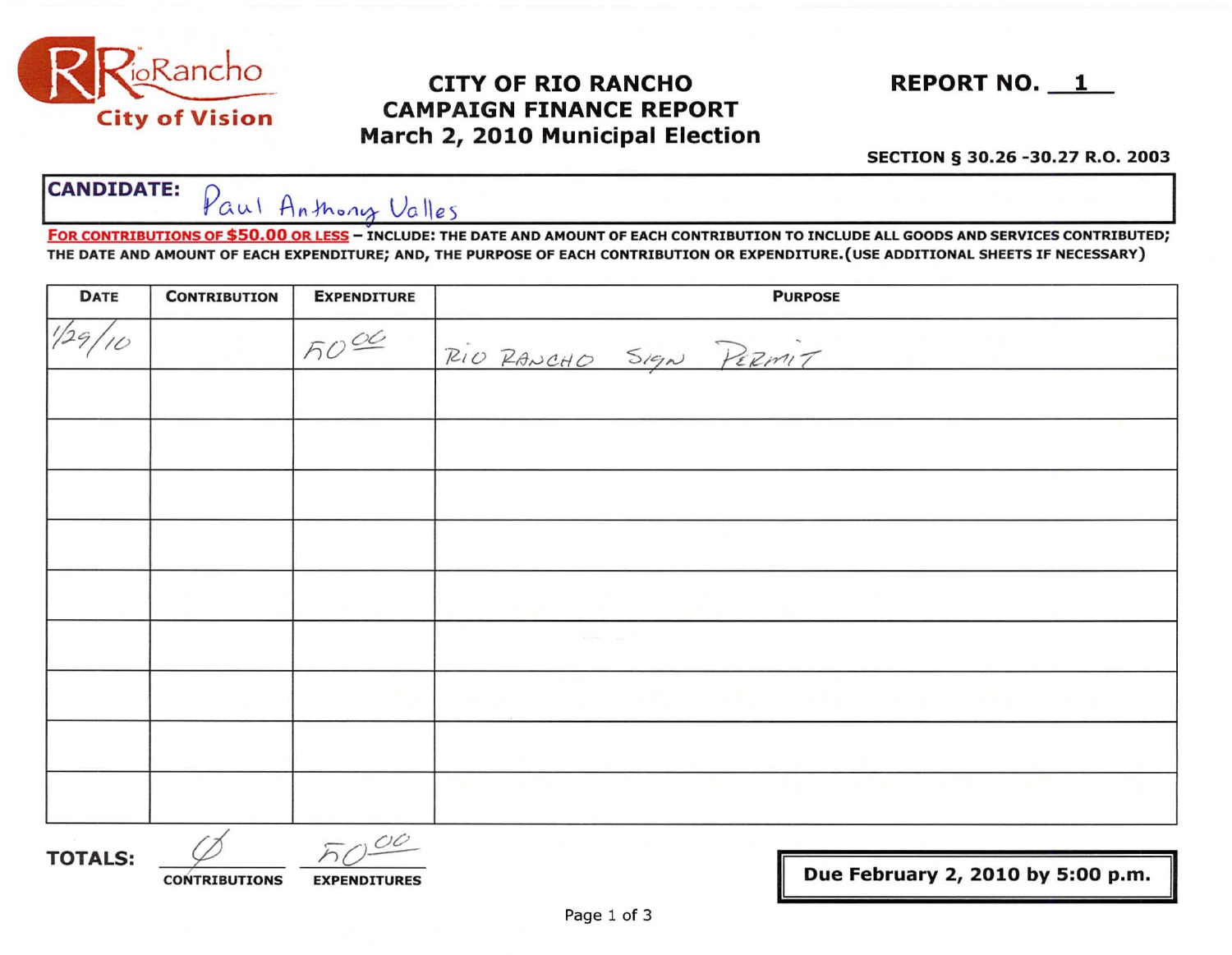

## **CITY OF RIO RANCHO CAMPAIGN REPORT** March 2, 2010 Municipal Election

FOR CONTRIBUTIONS OR EXPENDITURES OF MORE THAN \$50.00 (CUMULATIVE) INCLUDE: THE NAME AND ADDRESS OF THE PERSON OR ENTITY FROM WHOM ANY CUMULATIVE CONTRIBUTION OR EXPENDITURE OF MORE THAN \$50.00 WAS RECEIVED OR MADE; THE DATE AND AMOUNT OF EACH CONTRIBUTION OR EXPENDITURE TO INCLUDE ALL GOODS AND SERVICES CONTRIBUTED; AND, THE PURPOSE OF EACH CONTRIBUTION OR EXPENDITURE. (USE ADDITIONAL SHEETS IF NECESSARY)

| DATE       | <b>CONTRIBUTION</b> | <b>EXPENDITURE</b> | <b>NAME/ADDRESS</b>                                   | <b>PURPOSE</b>                    |  |  |  |
|------------|---------------------|--------------------|-------------------------------------------------------|-----------------------------------|--|--|--|
| 1/29<br>10 | 10000               |                    | Holey C Wilkins<br>591 SAVA DR. RIO RANCHO 87124      | CAMPaign DONATION                 |  |  |  |
|            |                     | 36393              | 1702 SOUTHERN BLUD RIO RAVEH 87124                    | CAMPaign Signs                    |  |  |  |
|            | 93                  |                    | Paul ANTHONY VOLLES<br>516 9TH ST NE RIO RANCHO 87124 | Self FUNDED CAMPAIGN EXPENDITURES |  |  |  |
|            |                     |                    |                                                       |                                   |  |  |  |
|            |                     |                    |                                                       |                                   |  |  |  |
|            |                     |                    |                                                       |                                   |  |  |  |
|            |                     |                    |                                                       |                                   |  |  |  |
|            |                     |                    |                                                       |                                   |  |  |  |
|            |                     |                    |                                                       |                                   |  |  |  |
|            |                     |                    |                                                       |                                   |  |  |  |
|            |                     |                    |                                                       |                                   |  |  |  |

TOTAL  $4/3$ 

363 **CONTRIBUTION** 

**EXPENDITURES** 

Due February 2, 2010 by 5:00 p.m.

**REPORT NO. 1**